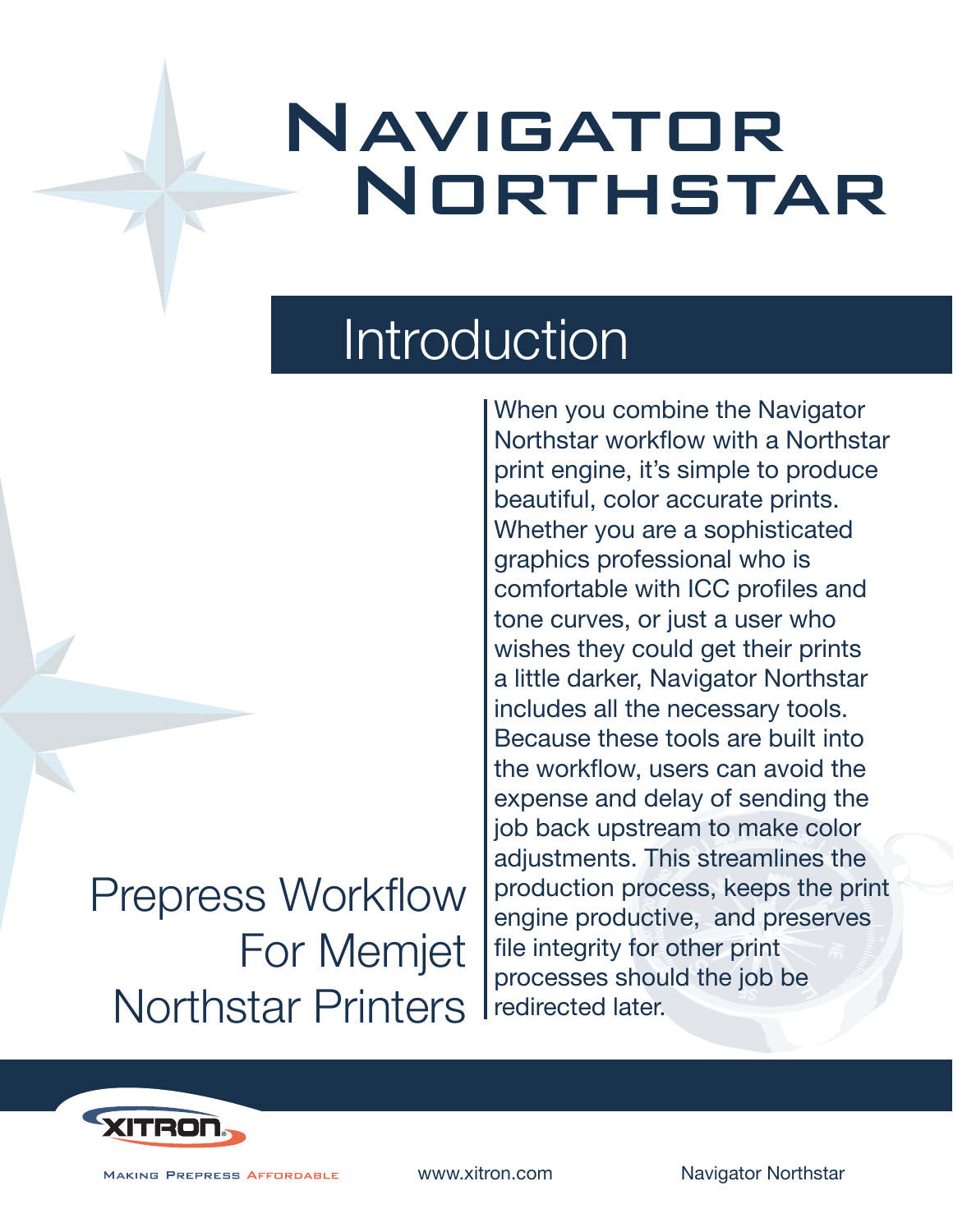# Color Controls that makes sense

"Digital printing doesn't have to equate to a lack of color control."

• The ColorPro color management system built into the Navigator RIP supports industry standard ICC profiles (including device link and emulation profiles) to deliver accurate color. Users can achieve great out-of-the-box color by simply selecting from a library of built-in color profiles suitable for a wide variety of media. For those who want to take it to the next level, Navigator has advanced tools including the ability to import custom ICC profiles, adjust rendering intents, and apply custom tone-curves and calibration.

• Digital printing doesn't have to equate to a lack of color control. Navigator features an intuitive global color adjustment feature that makes it easy to make basic color adjustments on the fly. Need to make a print a little darker and a little warmer? Global color adjustment allows users to make these changes with color-copier-like ease.

• 'Spot Color adjustment' allows you to adjust the color recipe of a file's built-in spot colors. This makes it possible to make a targeted change to a spot color, without impacting the rest of the document. The color recipes can either be changed numerically, or by an intuitive swatch sheet visual matching process. Because the swatches are printed on the same media and device that the job will ultimately print on, you can easily compare them to reference color swatches or to already existing materials no matter how they were printed. Find a match, and the Navigator workflow will substitute the color in your job. Once the desired color recipe is found, there is no need to repeat the process. Spot color adjustments can be saved into libraries that can be automatically applied to future jobs for maximum productivity.



**MAKING PREPRESS AFFORDABLE**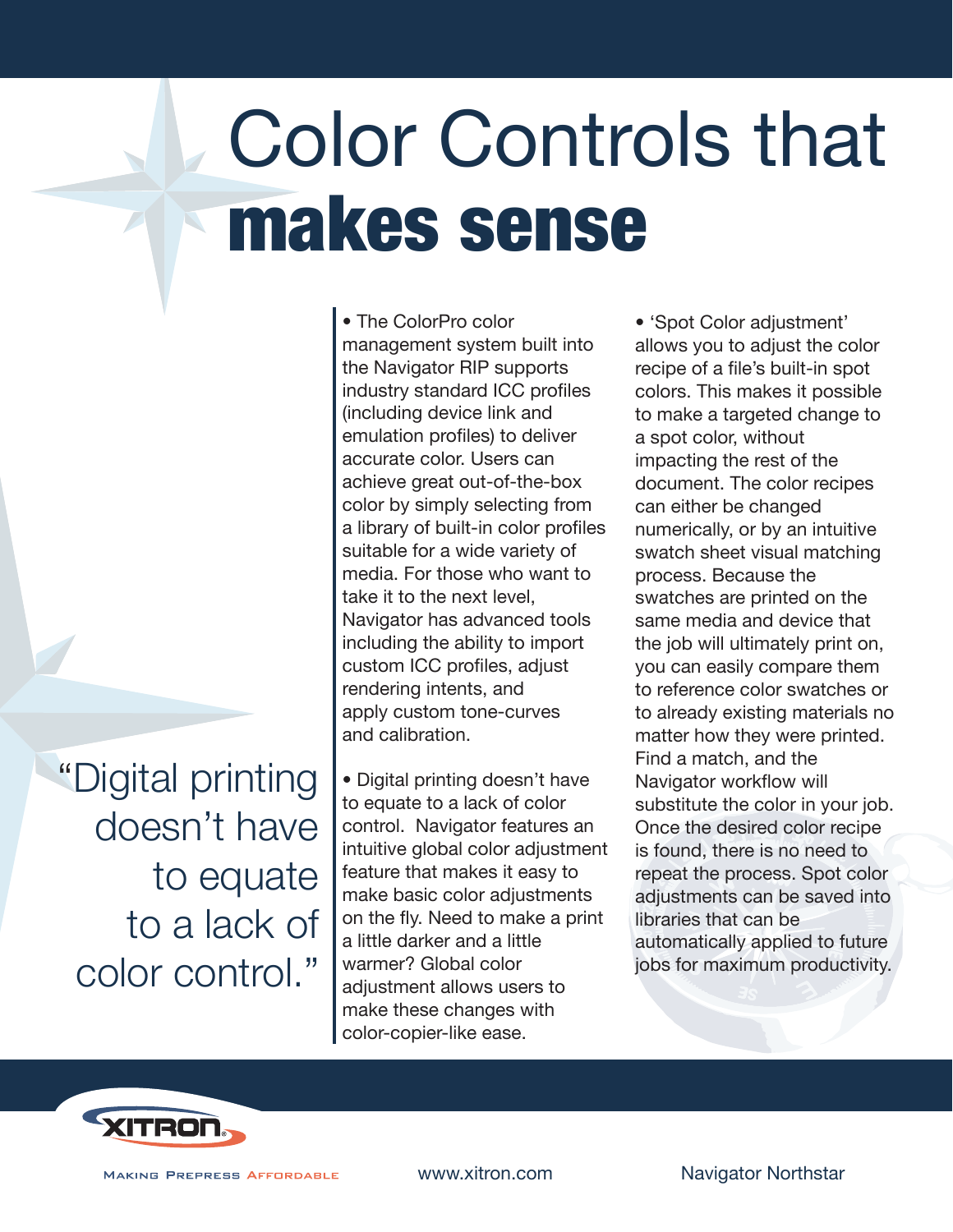### Workflow that **makes sense**

The Xitron Navigator Rip and workflow is a production grade workflow system used in many of the most demanding print environments around the world. The Navigator Northstar Edition has been customized specifically for use with Memjet Northstar print engines.

#### **Workflow**

The Navigator workflow is a feature-rich, yet simple workflow. Managing production is simple thanks to the drag and drop interface.

• Integration with the Northstar toolbox page.

• Client/Server architecture allows jobs to be accessed and submitted from any Windows or OS X computer on the network.

• Administrative security give operators the precise job control they need, right from their own workstations.

• Navigator workflow software conforms to your environment. Whatever your naming convention; ticket number, customer, job, date, or combination of several key fields, Navigator's intelligent search feature works across all workflows in real time. You won't waste a moment locating jobs in the system.

• Simple Imposition is included when the workflow is paired with label printing devices. Simple Imposition addresses the most common layout schemes for label printing, often eliminating the need for a separate imposition application.

• Variegator, an optional standalone Variable Data application, makes it easy to connect to a database and generate jobs with variable text, barcodes and images.

#### RIP

With over 30,000 installations worldwide, the Navigator RIP, powered by Global Graphic's Harlequin RIP technology, is a name virtually synonymous with high performance Raster Image Processing.



**MAKING PREPRESS AFFORDABLE** 

www.xitron.com Navigator Northstar